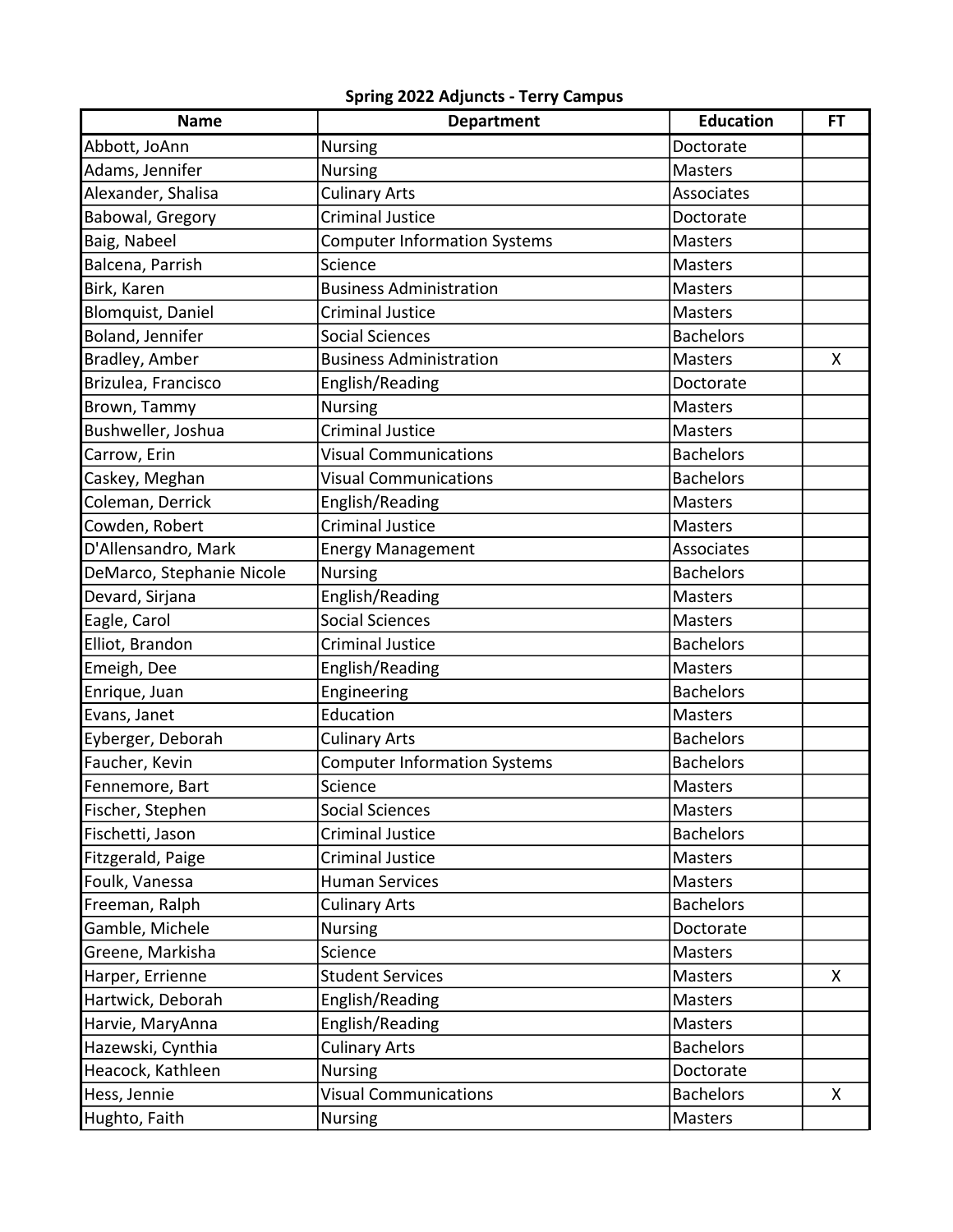## Spring 2022 **Adjuncts** - Terry Campus

| <b>Name</b>            | <b>Department</b>                   | <b>Education</b> | <b>FT</b> |
|------------------------|-------------------------------------|------------------|-----------|
| Iszard, Calvin         | <b>Business Administration</b>      | Masters          |           |
| Jones, Lesia           | <b>Education; Social Sciences</b>   | <b>Masters</b>   |           |
| Jones, Lori            | English/Reading                     | <b>Bachelors</b> |           |
| Kelly, Candace         | Education                           | <b>Masters</b>   |           |
| Koeplinger, Ken        | Science                             | <b>Masters</b>   |           |
| Krasts, Brian          | <b>Computer Information Systems</b> | <b>Bachelors</b> |           |
| Layer, Tammy           | <b>Nursing</b>                      | <b>Masters</b>   |           |
| Lightcap Hewes, Angie  | <b>Business Administration</b>      | Masters          |           |
| Long, Kevin            | <b>Social Sciences</b>              | <b>Masters</b>   |           |
| Mahon, Beverly         | <b>Nursing</b>                      | <b>Masters</b>   |           |
| Maldonado, Susan       | <b>Business Administration</b>      | Associates       |           |
| Mannering, Teresa      | <b>Business Administration</b>      | <b>Masters</b>   |           |
| McCutcheon, Jefford    | Science                             | <b>Bachelors</b> |           |
| McDaniels, Tanya       | <b>Visual Communications</b>        | <b>Masters</b>   |           |
| McGuire, Mary          | <b>Criminal Justice</b>             | <b>Bachelors</b> |           |
| McKenty, David         | <b>Culinary Arts</b>                | <b>Bachelors</b> |           |
| McMahon, Virginia      | English/Reading                     | <b>Bachelors</b> |           |
| Merchant, Larry        | Human Services; Social Sciences     | <b>Bachelors</b> |           |
| Morabito, Anthony      | Engineering                         | <b>Masters</b>   |           |
| Ng, Takwing            | <b>Computer Information Systems</b> | Masters          |           |
| Nobiling, Joshua       | <b>Visual Communications</b>        | <b>Masters</b>   |           |
| Noriega, Kevin         | English/Reading                     | <b>Masters</b>   |           |
| O'Donnell, James       | <b>Business Administration</b>      | Doctorate        |           |
| Owen, Adrienne         | <b>Criminal Justice</b>             | <b>Bachelors</b> |           |
| Pagogna, Angelica      | <b>Nursing</b>                      | <b>Bachelors</b> |           |
| Parker, Charles        | Engineering                         | Masters          | Χ         |
| Patosky, Heather       | <b>Business Administraion</b>       | Masters          | Χ         |
| Piser, Brittini        | <b>Human Services</b>               | <b>Masters</b>   |           |
| Prettyman, Andrea      | Education                           | <b>Masters</b>   |           |
| Pridemore, Kimberly    | Education                           | <b>Masters</b>   | X         |
| Rainer, Thomas         | <b>Computer Information Systems</b> | <b>Masters</b>   | X         |
| Rainford, Brenda       | Education                           | Masters          |           |
| Rich, Caleb            | Criminal Justice                    | <b>Masters</b>   |           |
| Rodriguez, Stephanie   | <b>Human Services</b>               | <b>Bachelors</b> |           |
| Rogers, Christine      | <b>Visual Communications</b>        | <b>Bachelors</b> |           |
| Rosati, Lillian Jane   | <b>Nursing</b>                      | Doctorate        |           |
| Rubin, Andrew          | Criminal Justice                    | Doctorate        |           |
| Ryndak, Karin          | <b>Culinary Arts; Science</b>       | Masters          |           |
| Schutte, Michele       | <b>Computer Information Systems</b> | <b>Bachelors</b> |           |
| Scott, Nichelle        | Science                             | Masters          |           |
| Sebastianelli, Jenifer | <b>Nursing</b>                      | <b>Bachelors</b> |           |
| Seda, Jennifer         | English/Reading                     | Masters          |           |